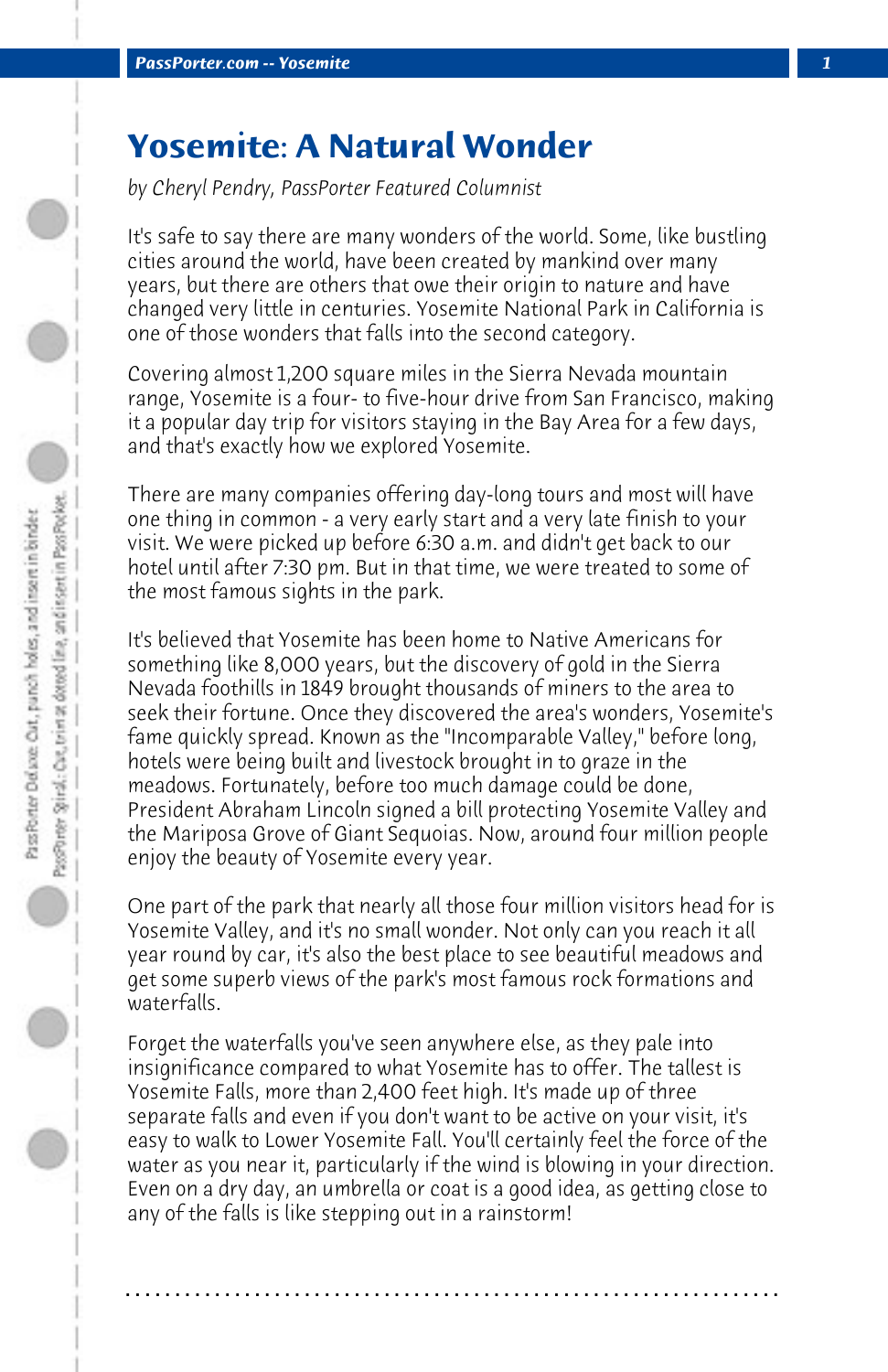Another fall well worth seeing is Bridal Veil. Although it's a lot smaller than Yosemite Falls, at just 620 feet, if you see this first, as we did on our tour, it'll help prepare you for the breathtaking views you'll get of Yosemite Falls.

It's not just waterfalls that provide a stunning view in Yosemite. All around the valley are rock formations, with Half Dome up there with Yosemite Falls as one of the park's most recognizable icons. Looming almost 5,000 feet above the floor of the valley, it's something you can't fail to see as you travel around. Opposite Bridal Veil Falls is El Capitan, which at nearly 3,000 feet high, is the largest monolith of granite in the world.

While in the valley, it's worth heading for the Yosemite Valley Visitor Center complex, where you can find out more about the history of the area and the Indians who live here. The nearby Ansel Adams Gallery is also well worth a visit, as it displays some beautiful work from a range of photographers and artists.

Although you can see a lot from the floor of Yosemite Valley, even if you're short of time, you should head for some of the Giant Sequoia groves above the valley. Mariposa Grove is the most famous of these and, to give you an idea of the scale of the park, it's located 36 miles south of Yosemite Valley. Even when we visited in late April, there was still a lot of snow around and the trek down there was pretty treacherous, so if you plan on visiting Yosemite during the colder months, you're likely to find the road there closed.

Yosemite is also home to a number of hotels, with the Ahwahnee, a National Historic Landmark, perhaps the most beautiful of the choices for overnight stays there. Completed in 1927, if you like Disney's Wilderness Lodge, you'll love the design of this place. Even if you don't stay there, you may want to visit this beautiful resort.

It's the same story with the Wawona Hotel, which dates from the 19th century. Although not as stunning as the other two resorts, you can't beat the location of Yosemite Lodge at the Falls. As the name suggests, it's just a few minutes walk from Yosemite Falls and very centrally located.

Yosemite is technically open all year round, but parts of the park can be inaccessible by car due to snow between November and May. On a visit with my parents many years ago, we were the last car to be let through the park, as the snow was coming in. That was quite an experience and when they close the roads due to snow, they do so for a reason!

**. . . . . . . . . . . . . . . . . . . . . . . . . . . . . . . . . . . . . . . . . . . . . . . . . . . . . . . . . . . . . . . . . .**